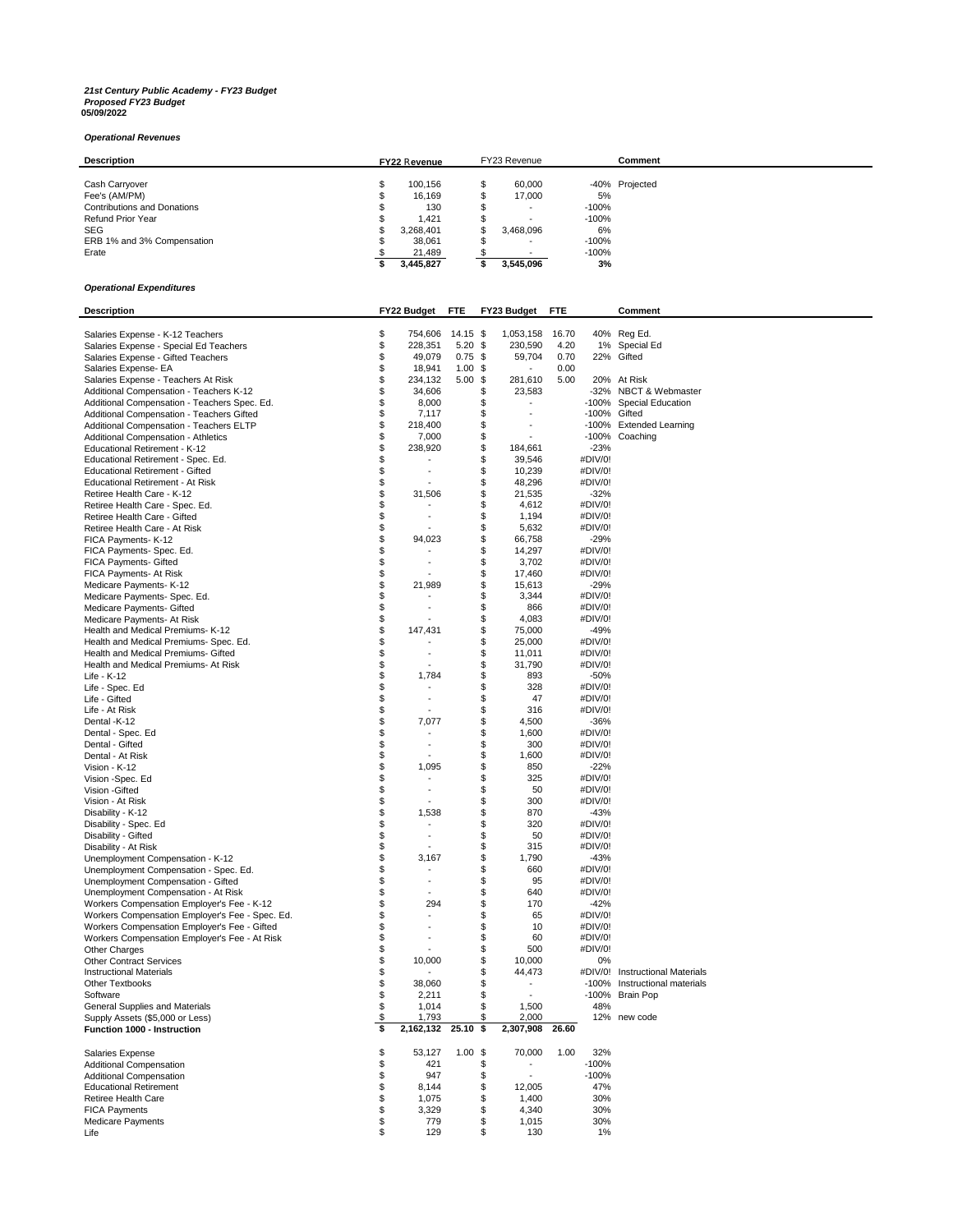| Unemployment Compensation                                                                 | \$       | 185              |                    | \$<br>200                             | 8%                 |                                                                                                               |
|-------------------------------------------------------------------------------------------|----------|------------------|--------------------|---------------------------------------|--------------------|---------------------------------------------------------------------------------------------------------------|
| Workers Compensation Employer's Fee<br>Diagnosticians - Contracted                        | \$<br>\$ | 14<br>2,000      |                    | \$<br>15<br>\$<br>2,000               | 5%<br>0%           |                                                                                                               |
| Speech Therapists - Contracted                                                            | \$       | 55,440           |                    | \$<br>55,440                          | 0%                 |                                                                                                               |
| Occupational Therapists - Contracted                                                      | \$       | 54,369           |                    | \$<br>54,370                          | 0%                 |                                                                                                               |
| Therapists - Contracted<br>Other Professional/Technical Services                          | \$<br>\$ | 20<br>3,959      |                    | \$<br>20<br>\$                        | 2%<br>$-100%$      |                                                                                                               |
| Other Charges                                                                             | \$       | 1,138            |                    | \$<br>1,200                           | 5%                 |                                                                                                               |
| <b>Other Contract Services</b>                                                            | \$       |                  |                    | \$                                    | #DIV/0!            |                                                                                                               |
| General Supplies and Materials<br><b>Function 2100 - Support Services-Students</b>        | \$<br>\$ | 2,268<br>187,344 | 1.00               | \$<br>2,000<br>\$<br>204,135          | 1.00               | -12% Nurse supplies                                                                                           |
|                                                                                           |          |                  |                    |                                       |                    |                                                                                                               |
| Additional Compensation                                                                   | \$       | 2,000            |                    | \$                                    |                    | -100% Testing Coordinator                                                                                     |
| <b>Educational Retirement</b><br>Retiree Health Care                                      | \$<br>\$ | 303<br>40        |                    | \$<br>\$                              | $-100%$<br>$-100%$ |                                                                                                               |
| <b>FICA Payments</b>                                                                      | \$       | 124              |                    | \$                                    | $-100%$            |                                                                                                               |
| Medicare Payments                                                                         | \$       | 29               |                    | \$                                    | $-100%$            |                                                                                                               |
| Unemployment Compensation<br><b>Other Contract Services</b>                               | \$<br>\$ | 3<br>11,875      |                    | \$<br>\$<br>11,875                    | $-100%$            | 0% NW Evaluation Association                                                                                  |
| General Supplies and Materials                                                            | \$       | 3,110            |                    | \$<br>3,500                           |                    | 13% Testing                                                                                                   |
| <b>Function 2200 - Support Services-Instruction</b>                                       | \$       | 17,485           | 0.00               | \$<br>15,375                          | 0.00               |                                                                                                               |
| Salaries Expense - Superintendent                                                         | \$       | 63,816           | 0.70               | \$<br>78,400                          | 0.70               | 23% CEO                                                                                                       |
| Salaries Expense - COO                                                                    |          |                  |                    | \$<br>98,000                          | 1.00 #DIV/0!       |                                                                                                               |
| <b>Educational Retirement</b>                                                             | \$       | 17,722           |                    | \$<br>13,446                          | $-24%$             |                                                                                                               |
| <b>Educational Retirement</b><br>Retiree Health Care                                      | \$       | 2,340            |                    | \$<br>16,807<br>\$<br>1,568           | #DIV/0!<br>$-33%$  |                                                                                                               |
| Retiree Health Care                                                                       |          |                  |                    | \$<br>1,960                           | #DIV/0!            |                                                                                                               |
| <b>FICA Payments</b>                                                                      | \$       | 6,626            |                    | \$<br>4,861                           | $-27%$             |                                                                                                               |
| <b>FICA Payments</b>                                                                      |          |                  |                    | \$<br>6,076                           | #DIV/0!            |                                                                                                               |
| <b>Medicare Payments</b><br><b>Medicare Payments</b>                                      | \$       | 1,550            |                    | \$<br>1,137<br>\$<br>1,421            | $-27%$<br>#DIV/0!  |                                                                                                               |
| Health and Medical Premiums                                                               | \$       | 18,344           |                    | \$<br>15,708                          | $-14%$             |                                                                                                               |
| Health and Medical Premiums                                                               |          |                  |                    | \$<br>14,027                          | #DIV/0!            |                                                                                                               |
| Life                                                                                      | \$       | 91               |                    | \$<br>100<br>\$                       | 9%                 |                                                                                                               |
| Life<br>Dental                                                                            | \$       | 781              |                    | 395<br>\$<br>785                      | #DIV/0!<br>0%      |                                                                                                               |
| Dental                                                                                    |          |                  |                    | \$<br>616                             | #DIV/0!            |                                                                                                               |
| Vision                                                                                    | \$       | 134              |                    | \$<br>135                             | 0%                 |                                                                                                               |
| Vision                                                                                    |          |                  |                    | \$<br>102                             | #DIV/0!            |                                                                                                               |
| <b>Disability</b><br><b>Disability</b>                                                    | \$       | 289              |                    | \$<br>290<br>\$<br>250                | 0%<br>#DIV/0!      |                                                                                                               |
| Unemployment Compensation                                                                 | \$       | 201              |                    | \$<br>200                             | 0%                 |                                                                                                               |
| Unemployment Compensation                                                                 |          |                  |                    | \$<br>200                             | #DIV/0!            |                                                                                                               |
| Workers Compensation Employer's Fee                                                       | \$       | 10               |                    | \$<br>10                              | $-4%$              |                                                                                                               |
| Workers Compensation Employer's Fee                                                       |          |                  |                    | \$<br>10                              | #DIV/0!            |                                                                                                               |
|                                                                                           |          |                  |                    |                                       |                    |                                                                                                               |
| Professional Development                                                                  | \$       | 1,215            |                    | \$<br>885                             | $-27%$             |                                                                                                               |
| Auditing<br>Legal                                                                         | \$<br>\$ | 23,085<br>5,277  |                    | \$<br>23,085<br>\$                    | 0%<br>$-100%$      |                                                                                                               |
| Advertising                                                                               | \$       |                  |                    | \$<br>10,000                          | #DIV/0!            |                                                                                                               |
| <b>Board Training</b>                                                                     | \$       | 1,440            |                    | \$                                    | $-100%$            |                                                                                                               |
| <b>Other Contract Services</b><br>Function 2300 - Support Services-General Administration | \$<br>\$ | 142,922          | 0.70               | \$<br>200<br>\$<br>290,673            | #DIV/0!<br>1.70    |                                                                                                               |
|                                                                                           |          |                  |                    |                                       |                    |                                                                                                               |
| Salaries Expense                                                                          | \$       | 96,871           | 0.80               | \$<br>78,400                          | 0.80               | -19% Principals                                                                                               |
| <b>Educational Retirement</b>                                                             | \$       | 14,593           |                    | \$<br>13,446                          | $-8%$              |                                                                                                               |
| Retiree Health Care<br><b>FICA Payments</b>                                               | \$<br>\$ | 1,926<br>5,852   |                    | \$<br>1,568<br>\$<br>4,861            | $-19%$<br>$-17%$   |                                                                                                               |
| <b>Medicare Payments</b>                                                                  | \$       | 1,369            |                    | \$<br>1,137                           | $-17%$             |                                                                                                               |
| Health and Medical Premiums                                                               | \$       | 2,704            |                    | \$<br>$\sim$                          | $-100%$            |                                                                                                               |
| Life                                                                                      | \$       | 67               |                    | \$<br>67<br>$\blacksquare$            | 0%                 |                                                                                                               |
| Dental<br>Vision                                                                          | \$<br>\$ | 131<br>108       |                    | \$<br>\$<br>110                       | $-100%$<br>2%      |                                                                                                               |
| Unemployment Compensation                                                                 | \$       | 74               |                    | \$<br>75                              | 1%                 |                                                                                                               |
| Workers Compensation Employer's Fee                                                       | \$       | 9                |                    | \$<br>10                              | 11%                |                                                                                                               |
| Professional Development                                                                  | \$       |                  |                    | \$<br>300<br>$\overline{\phantom{a}}$ | #DIV/0!            |                                                                                                               |
| General Supplies and Materials<br>Supply Assets (\$5,000 or Less)                         | \$<br>\$ | 801<br>291       |                    | \$<br>\$                              | $-100%$<br>$-100%$ |                                                                                                               |
| Function 2400 - Support Services-School Administration                                    | \$       | 124,796          | 0.80               | \$<br>99,973                          | 0.80               |                                                                                                               |
| Salaries Expense                                                                          |          |                  |                    |                                       | 1.00               | 15% Office Assistant                                                                                          |
| <b>Educational Retirement</b>                                                             | \$<br>\$ | 40,821<br>6,135  | $1.00 \text{ }$ \$ | 47,000<br>\$<br>8,061                 | 31%                |                                                                                                               |
| Retiree Health Care                                                                       | \$       | 810              |                    | \$<br>940                             | 16%                |                                                                                                               |
| <b>FICA Payments</b>                                                                      | \$       | 2,129            |                    | \$<br>2,914                           | 37%                |                                                                                                               |
| Medicare Payments                                                                         | \$       | 498              |                    | \$<br>682                             | 37%                |                                                                                                               |
| Health and Medical Premiums<br>Life                                                       | \$<br>\$ | 11,531<br>63     |                    | \$<br>12,338<br>\$<br>65              | 7%<br>3%           |                                                                                                               |
| Dental                                                                                    | \$       | 718              |                    | \$<br>720                             | 0%                 |                                                                                                               |
| Vision                                                                                    | \$       | 102              |                    | \$<br>105                             | 3%                 |                                                                                                               |
| Disability                                                                                | \$       | 92               |                    | \$<br>95                              | 3%                 |                                                                                                               |
| Unemployment Compensation<br>Workers Compensation Employer's Fee                          | \$<br>\$ | 71<br>8          |                    | \$<br>72<br>\$<br>9                   | 2%<br>14%          |                                                                                                               |
| Other Professional/Technical Services                                                     | \$       | 128,529          |                    | \$<br>105,000                         |                    | -18% The Vigil Group, Harmonix Technologies & RHC, bank fee                                                   |
| Other Charges                                                                             | \$       | 4,174            |                    | \$<br>4,000                           | -4%                | Background checks, school fee's, domain                                                                       |
| Rentals of Computers and Related Equipment                                                | \$       | 5,623            |                    | \$<br>5,650                           | -79%               | 0% De Lange Landen Financial Services<br><b>Document Solutions</b>                                            |
| <b>Other Contract Services</b><br>Software                                                | \$<br>\$ | 24,133<br>26,950 |                    | \$<br>5,000<br>\$<br>25,000           |                    | -7% Harris, Rediker, Dude Solutions, zoom                                                                     |
| General Supplies and Materials                                                            | \$       | 540              |                    | \$<br>550                             |                    | 2% Check stock, W2's, 1099s, stamps                                                                           |
| <b>Function 2500 - Central Services</b>                                                   | \$       | 252,927          | 1.00               | \$<br>218,200                         | 1.00               |                                                                                                               |
| <b>Other Charges</b>                                                                      | \$<br>\$ | 2,478<br>6,000   |                    | \$<br>2,500<br>\$<br>2,000            |                    | 1% Copperstate Security & Alarm Control Tech.<br>-67% Building Automation, Mechancial Concepts, Alarm control |